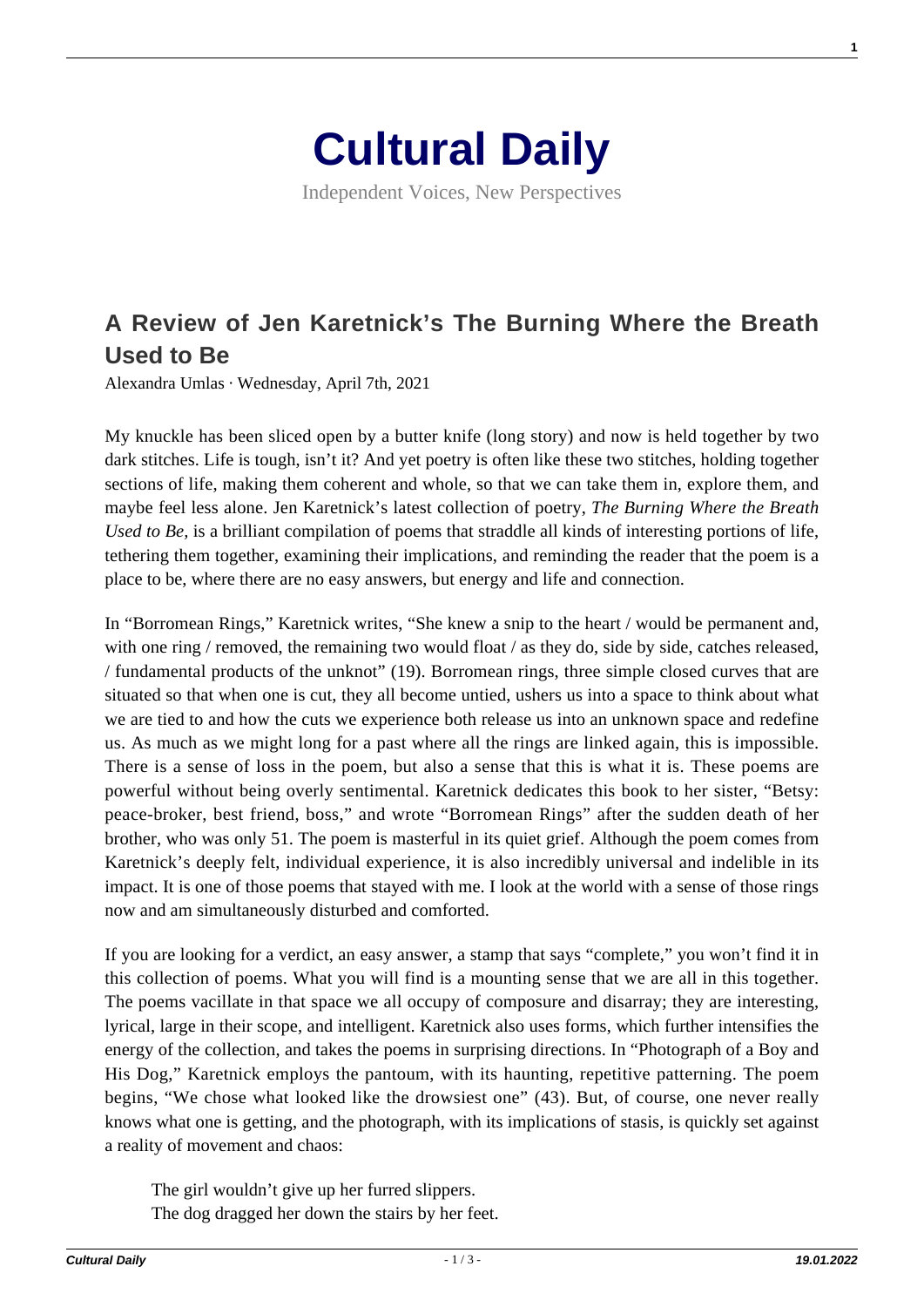Of course, the boy saw the possibilities. He began to feed the dog her possessions.

The dog dragged her down the stairs by her feet. It was tough to tell who laughed, who howled. He began to feed the dog her possessions. Only smiles dripped from their open mouths. (44)

As a parent, I can very much relate to this animal/kid-imposed chaos. As a human, the line "It was tough to tell who laughed, who howled," created in me a shock of recognition. Karetnick has a gift for clear storytelling, for form, for language that is powerful (sometimes electrifying, other times soothing), and for those lines that leap off the page, through your eyes, into your very being. Who is laughing? Who is howling? The liminal space between the laugh and the howl is a fascinating place for these poems to dwell.



Karetnick's poems are filled with the varied assortments that come from real life. There is a generous honesty to the poems, an attention to detail that populates the poems with the buzzing of a unique life-energy. Karetnick deals with her chronic illness, her Jewish heritage, her sense of social justice, her role as an educator, all with the wonder of a poet and with the precision of a scientist. Her husband, who is a doctor, and her body's uncooperative responses to illness, root these poems in the technologies of math, science, and medicine, of figuring out the strange ways in which things work (or don't).

In "My Son's First Brain," we are drenched in an unforgettable deluge of brains. There is the brain that smells like corn chips, the vocabulary of the brain, the "supple brains" of crimped cheese ravioli, the upside down brain, the growing brain, the "stony brains" of mangos. The speaker of the poem is thinking / all day long about the thousands of young / brains misfiring, emotions stunted as cactus, / in chicken wire cages, parents wracking / their brains to get their children back" (96). This is a poem of association, one brain taking us to the next brain, the stitches between each brain forming a life-web that holds everything – the personal, the political, what is in place and out of place in the world, the alternate angles by which we view the world – together. It is dizzying and wonderful to see such large slices of the world living on these pages.

I type these lines slowly, my hand just beginning to heal, the stitches doing their job well. Sometimes we come apart at the seams. Poetry for me has always helped put me back together. In poet Charles Harper Webb's essay "The Quick and the Dead: An Energy Crisis in Poetry," Webb writes that poetry "can help us get more out of life  $(...)$  It can provide assurance that others have